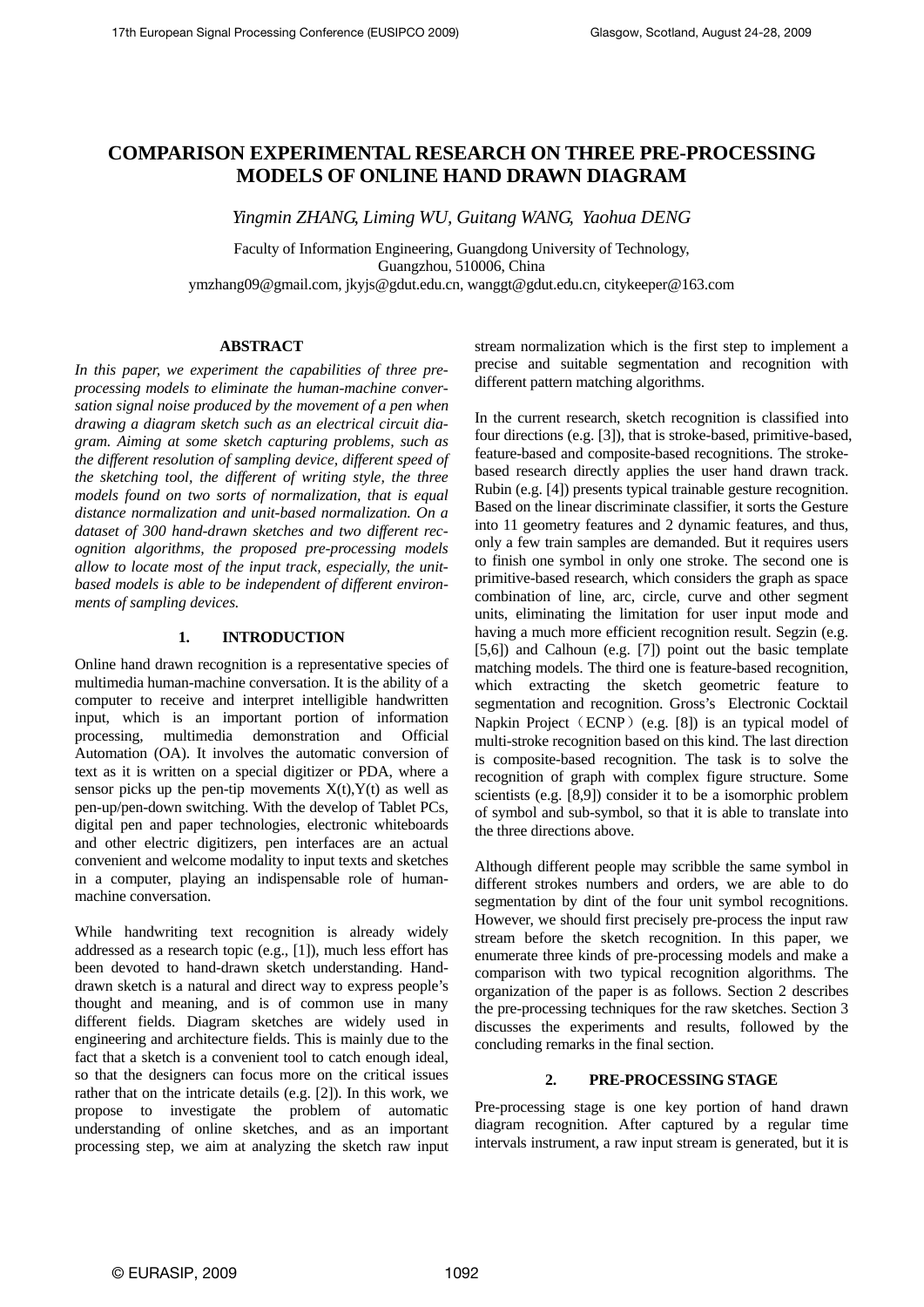not suitable for the unit composing recognition until being pre-processing. The target is to amend the raw signal to eliminate the diagram noise that is aroused by the input instrument limitation or the user writing style. Sampling the same coordinate value repeatedly, over-tracing are some typical phenomenon of this kind. However, the signal amendment should maintain the original diagram feature as far as possible, so that the writing thought is able to apprehend correctly.

#### **2.1 Equal distance normalization model**

Since there are many different kinds of symbols diagram in each sketch and each symbol has its own stroke connect relationship, the users have different speed and stress to each sketch and symbol. However, the sketch is captured by the regular time intervals instrument, which makes it possible to capture one point value more than one times. To eliminate the sort of diagram noise, the equal distance normalization model is rare necessary. A basic model is shown in Fig.1-c, with its function expression in eq.(1). In this model, all the captured data is normalized to a point stream with a fixed distance apart between each point. With this method, we have a common evaluation standard to one diagram sketch, and consequent is able to extract the writing feature and make the segmentation or recognition precisely.



input track. (b) shows the raw sample stream which is generated by the regular time intervals instrument. (c) shows the point stream after the basic equal distance normalization algorithm.

Online hand drawn research and recognition is a process of studying human's writing habits. This basic equal distance normalization model is a very generic one, but it will delete some possible important signal point, leading to the non-ideal stroke segmentation. Therefore, Fig.2 shows an improved equal distance normalization model. In this model, the same raw input stream is adopted as Fig.1-b, but the new stream number is the same as the raw one, while that of the basic model is less than the raw one. Not only does it eliminate the hand drawn sketch noise, but also this model is able to recover the input track and reserve the turning-point as much as possible.



Figure 2 Improved equal distance normalization model. (a) is the raw sample stream which is generated by the regular time intervals instrument. The data is the same as Fig.1-b. (b) is the point stream with the improved equal distance normalization algorithm.

#### **2.2 Unit-based normalized model**

The velocity of the sketching tool can be very different in different places of the sketch or in sketches from different users (see Fig.3). In order to be independent with respect to the speed of the tool, but also of the size of the symbols, and the resolution of the sampling device, a unit-based normalized model is carried out.



Figure 3 Symbol of different size symbol from different users which are captured by the same time intervals.

The unit-based normalized model consists in estimating a scaling parameter, which will be used to resample the sketch at a fixed spatial interval. However, straight lines and irregular segments are not processed in the same way. For long line segments, it is done with an idiographic equal distance based on the number of original points and on the line length. For arcs or lines with many turning-points in small distances, we will detect all the possible turning-point based on the symbol height variant and set the same number of points with an idiographic equal distance between two extremity turning-points.

Consequently, processed by this model, we expect to obtain approximately the same number of points for symbol features such as symbol height whatever their original size was, take the resistor of the electric circuit diagram for example (see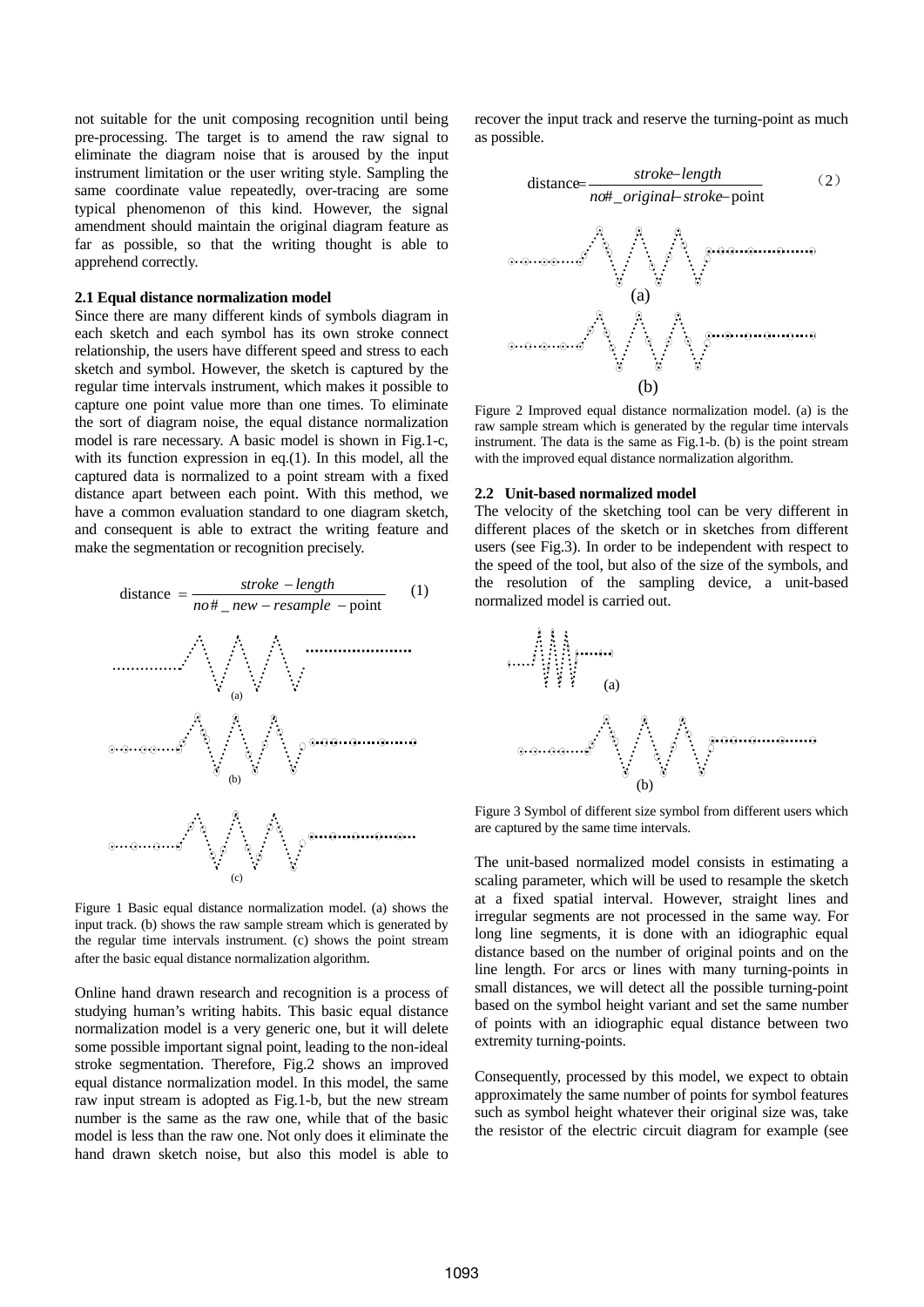Fig.4). The scaling parameter is automatically computed from the histogram of the length of the small line-segments.

distance 
$$
=\frac{Unit(High)}{i}
$$
 (3)



 Figure 4 Unit normalized model. (a) shows the raw data. (b) shows the unit normalized model. For the long line segment, it is done with an idiographic equal distance based on the number of original points and the line distance in (a). For arcs or a line with many turningpoints in short distance, all the possible turning-points are detected based on the symbol height variant and set the same number of point ( we set 4 points in this symbol) with an idiographic equal distance between two neighbouring turning-points.

In Fig.4, the sketch normalized is classified into long line and short line (or arc) resample, instead of normalizing with the same fix distance everywhere, which can farthest avoid neglecting the inflexion or corner information.

## **3. SYSTEM EVALUATION**

In our research, electric circuits have been considered as typical diagrams to test the proposed normalization models. We aim to extract all the connectors, which are supposed to be only straight line segments, and consequently to increase the level of understanding of the diagram sketch by providing a classification of the segments within connector or component classes. More details about the approach model description are in [10] and [11]. At the same time, Hidden Markov Model (HMM) and Support Vector Machine (SVM), which have been widely applied in the hand drawn diagram research, are the two algorithms introduced to segment and recognize the hand drawn sketches and make a comparison.

We asked 15 subjects to draw each a series of electric circuits. Samples are collected using our touch screen platform, so that drawing is done very freely, as on ordinary document. Each of them is asked to copy 20 diagrams and the information is stored as a series of 2D coordinates. As the samples are drawn on the paper, modification is not allowed. However, there are no constraint on the direction and the size. Fig.5 is an example of a collected electrical sketch. And table 1 shows the instruction of the recognition experience ground truth. Points of zone A and zone D show the connector and electric component extraction rate respectively. Points belong to zone B and C are miss-recognition points. Some connector points are recognized as components (zone B). Conversely, some points actually belonging to components are recognized as connector points (zone C).

| Table 1 Recognition result instruction* |  |
|-----------------------------------------|--|
|-----------------------------------------|--|

| Ground<br>truth<br>Reco | Labeled<br>Connector | Labeled<br>Component |
|-------------------------|----------------------|----------------------|
| Connector               | zone A               | zone $C$             |
| Component               | zone B               | zone D               |

 $*$ zone A = P (reco- Connector | label-Connector)

 $=\frac{num-recosnized-connector}{num-labeled-connector}$ ×100% *num labeled connector*

(following zones are the same)

zone  $B = P$ (reco- Component | label-Connector) zone  $C = P$ (reco-Connector | label-Component) zone  $D = P$ (reco -Component | label-Component)



Figure 5 Online hand-drawn electric circuit diagram

Fig.6 presents the recognition results of the non-normalized model and the three normalization models processed by HMM and SVM separately. Fig.6-a shows the nonnormalized model result. Fig.6-b shows the basic equal distance normalization model in Fig.1. Fig.6-c shows the improved equal distance normalization model in Fig.2. Fig.6-d shows the unit-based normalized model in Fig.4.

We also make a comparison on the electric circuit diagram connector extraction rate among the three normalization models (see Table 2).

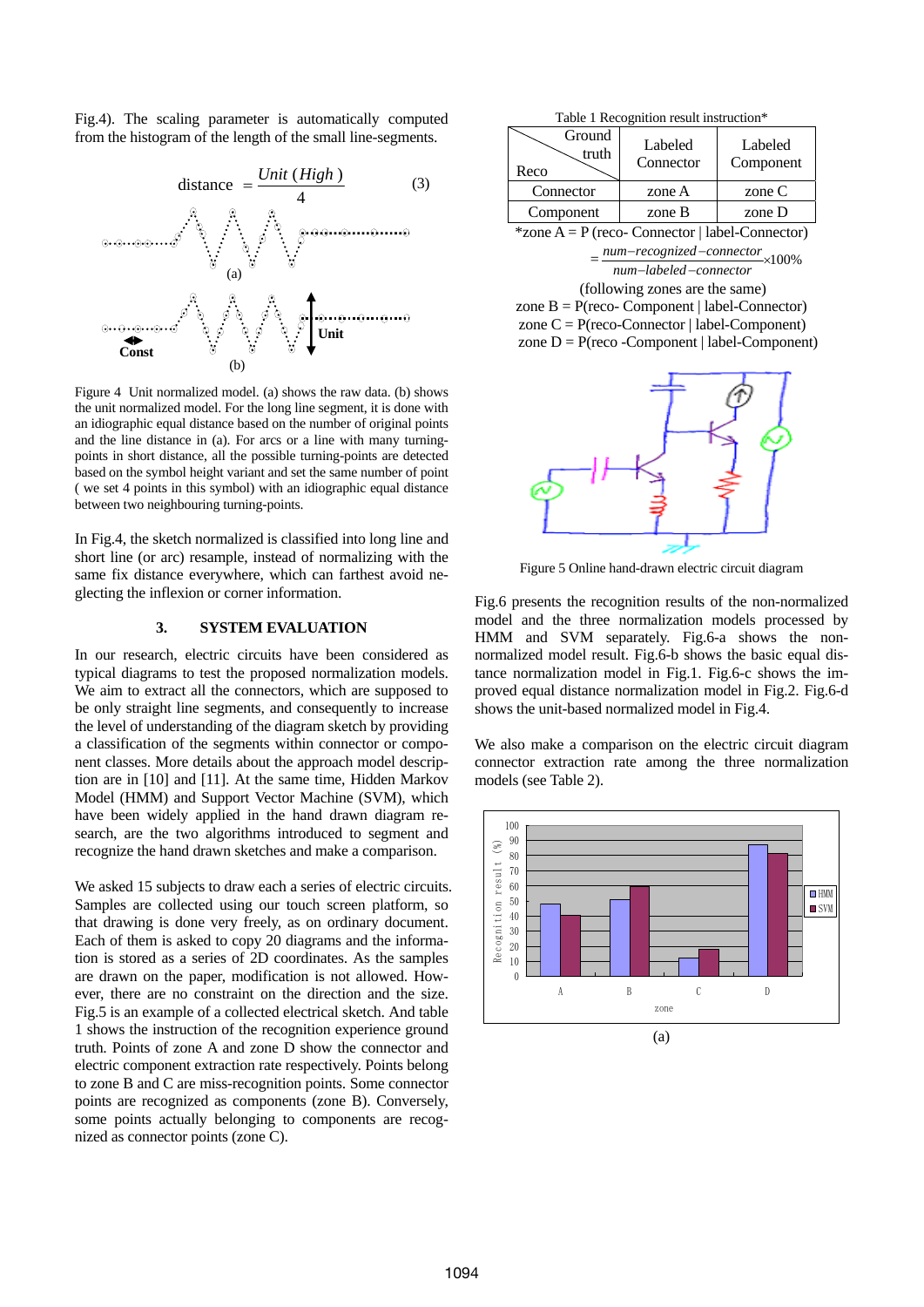

Figure 6. Recognition result of three different normalization models.

| Table 2 connector extraction rate (zone A) |            |              |          |        |  |
|--------------------------------------------|------------|--------------|----------|--------|--|
|                                            | Non        | <b>Basic</b> | Improved | Unit   |  |
|                                            | normalized | model        | model    | model  |  |
| <b>SVM</b>                                 | 40.71%     | 75.24%       | 70.28%   | 87.65% |  |
| <b>HMM</b>                                 | 47.59%     | 64.57%       | 73.14%   | 91%    |  |

From table 2 it can be seen that, all the three resample models have obvious effect on the recognition with both HMM and SVM. That is to say, with the normalization technology is an appropriate and indispensable assistant for the sketch understanding correctly. All the three models have acquired a segmentation rate at least 70%, while the non-normalization model is only 40%. For the HMM algorithm, the sketches without normalized model receive only a result of 47.59%. Similarly, SVM is less, which also only receives a low recognition rate of 40.71%.

Compared the two equal distance models (see Fig.6-b and Fig.6-c), the segmentation result does not discrepance hugely. For the HMM algorithm (see the blue column), the connector extraction rate of improved model goes over 70%, while the basic one is under 70%. That is to say, the improved equal distance resample model has slightly higher efficiency than the basic model. However, the SVM algorithm (see the rose column) has an absolutely opposite result. It means that the basic model does favour of the SVM algorithm, nevertheless the improved one is suitable for the HMM algorithm. In despite of that, these two models have twin function, knew from the similar recognition results of Fig.6-b and Fig.6-c. The only difference of the required model is which kind of specific diagram. The rest zones follow the trend of the connector extraction rate.

The unit-based normalization model, both in HMM and SVM algorithm, has a higher efficiency than the others, observed from the results of Fig.6-d and Table 2. Concerning the connector extraction rate, with HMM recognition model, it is around 70% in model (b) and model (c), but it goes up more than 90% in model (d).At the same time, the SVM model has similar performance, which has an average of 87.65%. It means the model can locate and recover most of the real segment points. Therefore, among the three normalization models, the unit-based model is a better solution in the pre-processing stage, which is able to be independent with respect to the speed of the tool, but also the size of the symbol, and the resolution of the sampling device.

# **4. CONCLUSION**

In this paper, we propose three pre-processing methods of online hand drawn diagram sketch that is an important species of multimedia human-machine conversation. With a view to the problems displaying in the course of online hand drawn, such as the different speed of the sketching tool, the different writing style, the different writing stress, the different resolution of sampling device, our methods adopt equal distance pre-processing, or unit-based pre-processing to eliminate the diagram noise, allowing the sketch to express the user track. Then, to make a comparison, two different algorithms are introduced to do stroke segmentation and recognition. The result shows that the pre-processing stage is an appropriate and indispensable assistant in the diagram understanding. Besides, all the three methods effectively eliminate the diagram noise, especially the unit-based model, which is independent of sampling device. This demonstrates that the research extension of multimedia human-machine conversation from handwritten character recognition to sketch understanding is a promising area of interest. In this domain, the more constraints can be integrated in the recognition topology, the more accurate the results would be.

# **ACKNOWLEDGEMENT**

We would like to thank Prof. Christian Viard-Gaudin from L'ecole Polytéch de l'universite de Nantes for his valuable